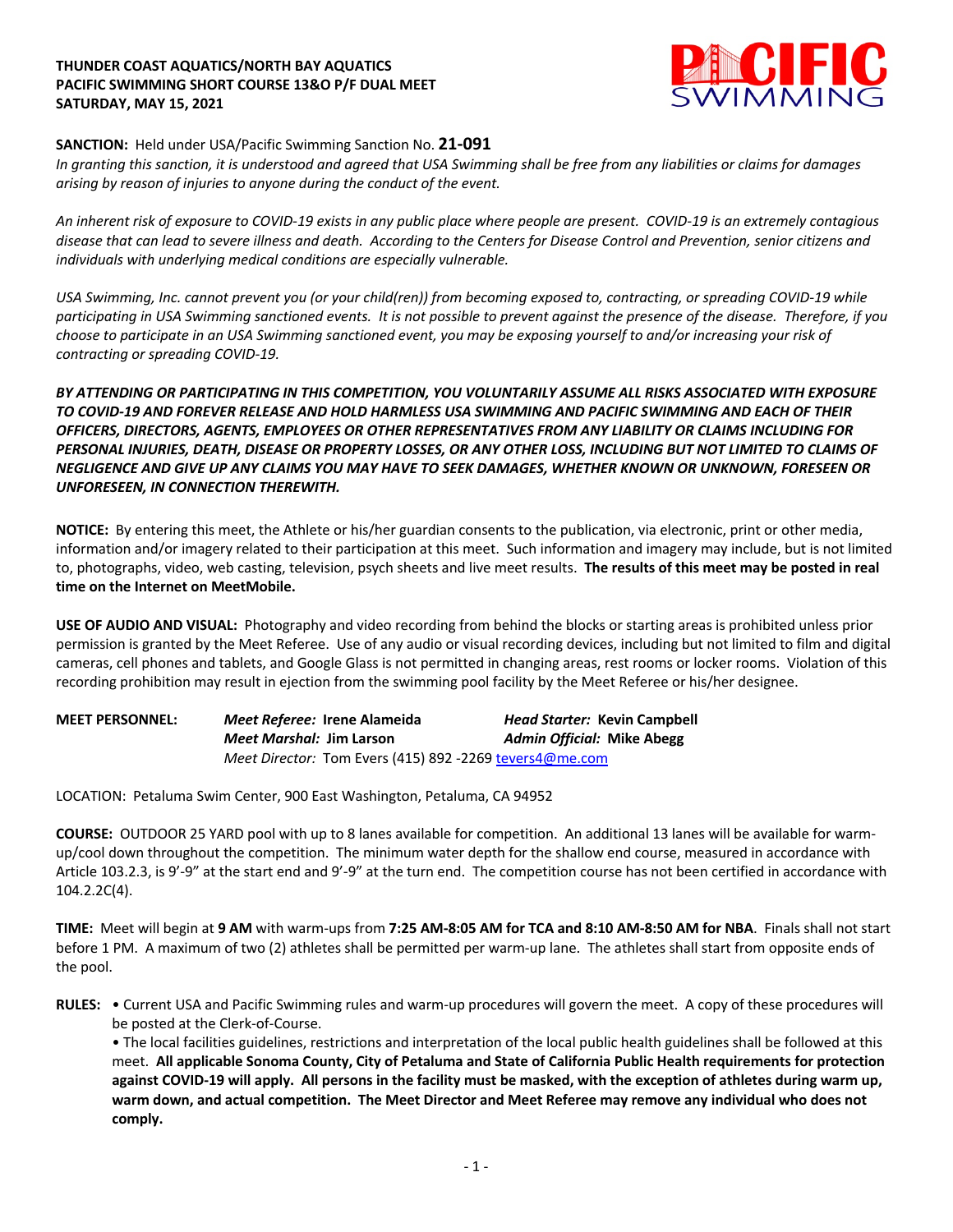• All applicable adults participating in or associated with this meet acknowledge that they are subject to the provisions of the USA Swimming Minor Athlete Abuse Prevention Policy ("MAAPP"), and that they understand that compliance with the MAAPP policy is a condition of participation in the conduct of this competition.

• All events, except the "Skins" events, are Preliminaries/Finals.

• All events will swim fast to slow.

• Athletes may compete in a maximum of **3 REGULAR** preliminaries events, 1 finals event and **1 SKINS** event.

• The "Skins" events shall, if more than 4 athletes are entered, consist of preliminaries, semi-finals with the top four athletes in the preliminaries, and finals with the top two athletes in the semi-finals. The semi-final and final heats shall be run immediately after the preliminaries. If there is more than one preliminary heat, the heats shall be swum fast to slow without circle seeding. At the discretion of the Meet Referee and Meet Director, Skins events may be split into waves.

• Entries will be accepted until the meet is full.

• If local conditions warrant it, the Meet Referee, with the concurrence of the Meet Director, may require a mandatory scratch down. Immediate cash refunds will be made for any mandatory scratches.

• **All Coaches and Officials must wear their USA Swimming membership cards in a visible manner.**

**ATTENTION HIGH SCHOOL ATHLETES:** If you are a high school athlete in season, you need to be Unattached from this meet. It is the athlete's responsibility to be Unattached from this meet. You can un-attach at the meet if necessary. This does not apply to athletes swimming under the rules of the Nevada Interscholastic Activities Association (NIAA).

**UNACCOMPANIED ATHLETES:** Any USA Swimming Athlete-Member competing at the meet must be accompanied by a USA Swimming Member-Coach for the purposes of Athlete supervision during warm-up, competition and warm-down. If a Coach-Member of the Athlete's USA Swimming Club does not attend the meet to serve in said supervisory capacity, it is the responsibility of the Athlete or the Athlete's legal guardian to arrange for supervision by a USA Swimming Member-Coach. The Meet Director or Meet Referee may assist the Athlete in making arrangements for such supervision; however, it is recommended that such arrangements be made in advance of the meet by the Athlete's USA Swimming Club Member-Coach.

**RACING STARTS:** Athletes must be certified by a USA Swimming member-coach as being proficient in performing a racing start or must start the race in the water. It is the responsibility of the Athlete or the Athlete's legal guardian to ensure compliance with this requirement.

**RESTRICTIONS:** • Smoking and the use of other tobacco products is prohibited on the pool deck, in the locker rooms, in spectator

- seating, on standing areas and in all areas used by Athletes, during the meet and during warm-up periods.
- Sale and use of alcoholic beverages is prohibited in all areas of the meet venue.
- No glass containers are allowed in the meet venue.
- No propane heater is permitted except for snack bar/meet operations.
- All shelters must be properly secured.
- Deck Changes are prohibited.

• Destructive devices, to include but not limited to, explosive devices and equipment, firearms (open or concealed), blades, knives, mace, stun guns and blunt objects are strictly prohibited in the swimming facility and its surrounding areas. If observed, the Meet Referee or his/her designee may ask that these devices be stored safely away from the public or removed from the facility. Noncompliance may result in the reporting to law enforcement authorities and ejection from the facility. Law enforcement officers (LEO) are exempt per applicable laws.

• Operation of a drone, or any other flying apparatus, is prohibited over the venue (pools, Athlete/Coach areas, Spectator areas and open ceiling locker rooms) any time Athletes, Coaches, Officials and/or Spectators are present.

**ELIGIBILITY:** • Athletes must be current members of USA Swimming and enter their name and registration number on the meet entry card as they are shown on their Registration Card. If this is not done, it may be difficult to match the Athlete with the registration and times database. The meet host will check all Athlete registrations against the SWIMS database and if not found to be registered, the Meet Director shall accept the registration at the meet (a \$10 surcharge will be added to the regular registration fee). Duplicate registrations will be refunded by mail.

• Meet is open only to qualified 13 & Over athletes registered with **Thunder Coast Aquatics** or **North Bay Aquatics.**  Athletes who are unattached but training with **TCA or NBA** are eligible to compete.

• Entries with **"NO TIME" will be accepted.**

• Disabled Athletes are welcome to attend this meet and should contact the Meet Director or Meet Referee regarding any special accommodations on entry times and seeding per Pacific Swimming policy.

• Athletes 19 years of age and over may compete in the meet for time only, no awards. Such Athletes must have met standards for the 17-18 age group.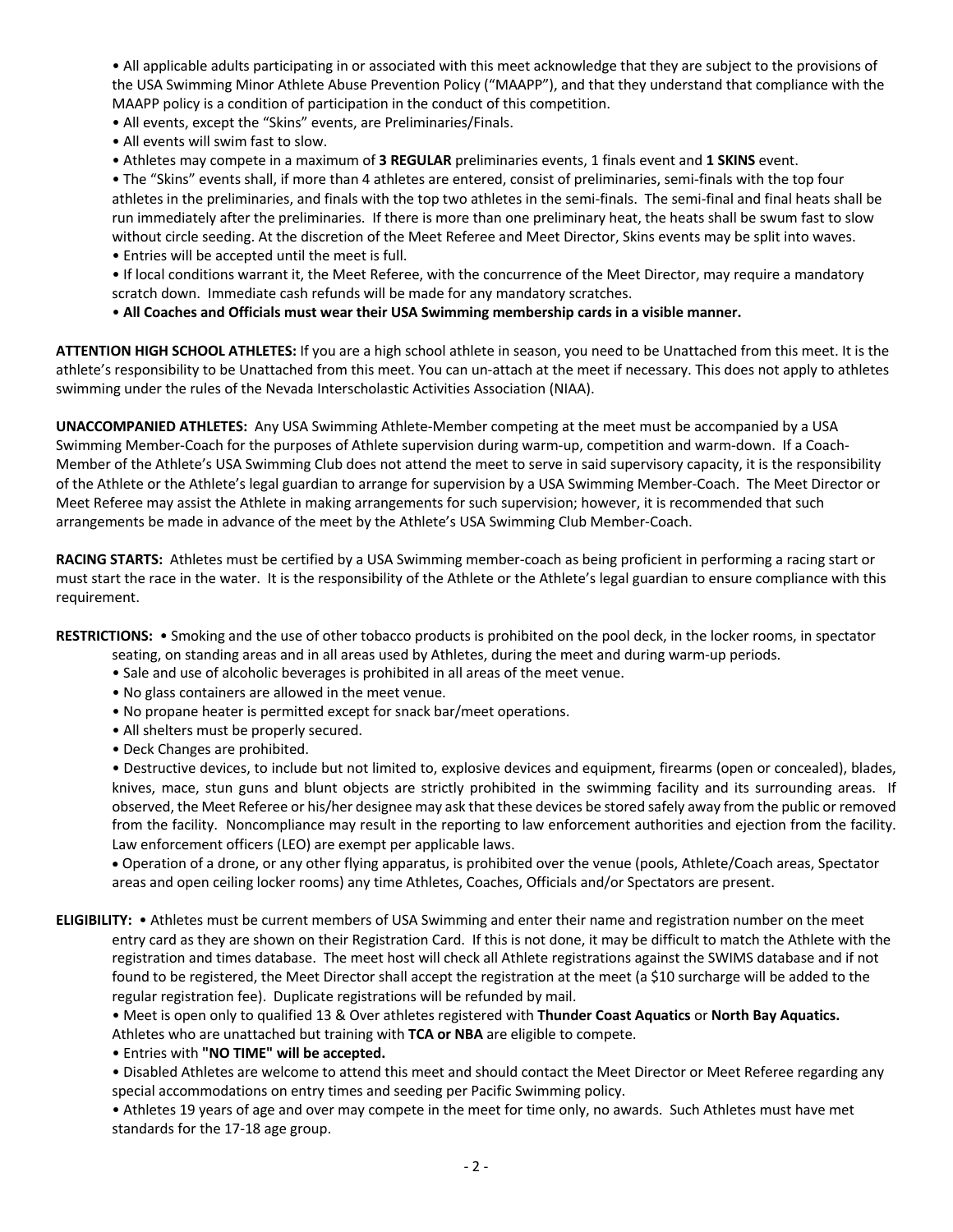• The Athlete's age will be the age of the Athlete on the first day of the meet.

**ENTRY FEES:** \$25.00 flat fee per Athlete. Entries will be rejected if payment is not sent at time of request. No refunds will be made, except mandatory scratch downs.

**ONLINE ENTRIES:** Online entries will be accepted through **Saturday May 8th**. To enter online, go to **www.fastswims.com** to receive an immediate entry confirmation. This method requires payment by credit card. FastSwims charges a processing fee for this service, 6.5% of the total Entry Fees plus \$0.75 per transaction, regardless of number of Athletes. Please note that the processing fee is a separate fee from the Entry Fees. If you do not wish to pay the processing fee, enter the meet using a mail entry. Entering online is a convenience, is completely voluntary, and is in no way required or expected of an Athlete by Pacific Swimming.

**MAILED OR HAND DELIVERED ENTRIES:** Entries must be on the attached consolidated entry form. Forms must be filled out completely and printed clearly with Athlete's best time. Entries must be postmarked by **Friday, May 7th** or hand delivered by 6:30 PM Saturday, May 8<sup>th</sup>. No late entries will be accepted. Requests for confirmation of receipt of entries should include a selfaddressed envelope.

**Make check payable to: Thunder Coast Aquatics Mail entries to: Tom Evers Hand deliver entries to: Tom Evers 4 Harris Hill Drive 4 Harris Hill Drive Novato, CA, 94947 Novato, CA 94947**

**CHECK-IN:** The meet shall be pre-seeded. Athletes shall report to the bull-pen area at their scheduled time for each event. Events may be reseeded if deck scratches are known in advance.

**SCRATCHES:** Athletes must report to their coach their intention to swim in a Finals event by the end of the preliminary session. One coach per club will be the designated point person to notify Admin Official of athletes' intentions. Athletes not reporting for or competing in a prelim or finals event that they have entered shall not be penalized.

**AWARDS:** None.

**ADMISSION:** Free. Only immediate family member will be allowed in the pool area.

**MISCELLANEOUS:** No overnight parking is allowed. Facilities will not be provided after meet hours.

## **EVENT SUMMARY:**

| 13 & Over Preliminaries + Finals | 13 & Over Prelim/Semi/Finals Skins |
|----------------------------------|------------------------------------|
| 400 IM                           | 50 FL                              |
| 100 FL                           | <b>50 BK</b>                       |
| 200 BK                           | <b>50 BR</b>                       |
| 100 FR                           | <b>50 FR</b>                       |
| 200 BR                           |                                    |
| 500 FR                           |                                    |
| 100 BK                           |                                    |
| <b>50 FR</b>                     |                                    |
| 200 FL                           |                                    |
| 100 BR                           |                                    |
| 200 IM                           |                                    |
| 200 FR                           |                                    |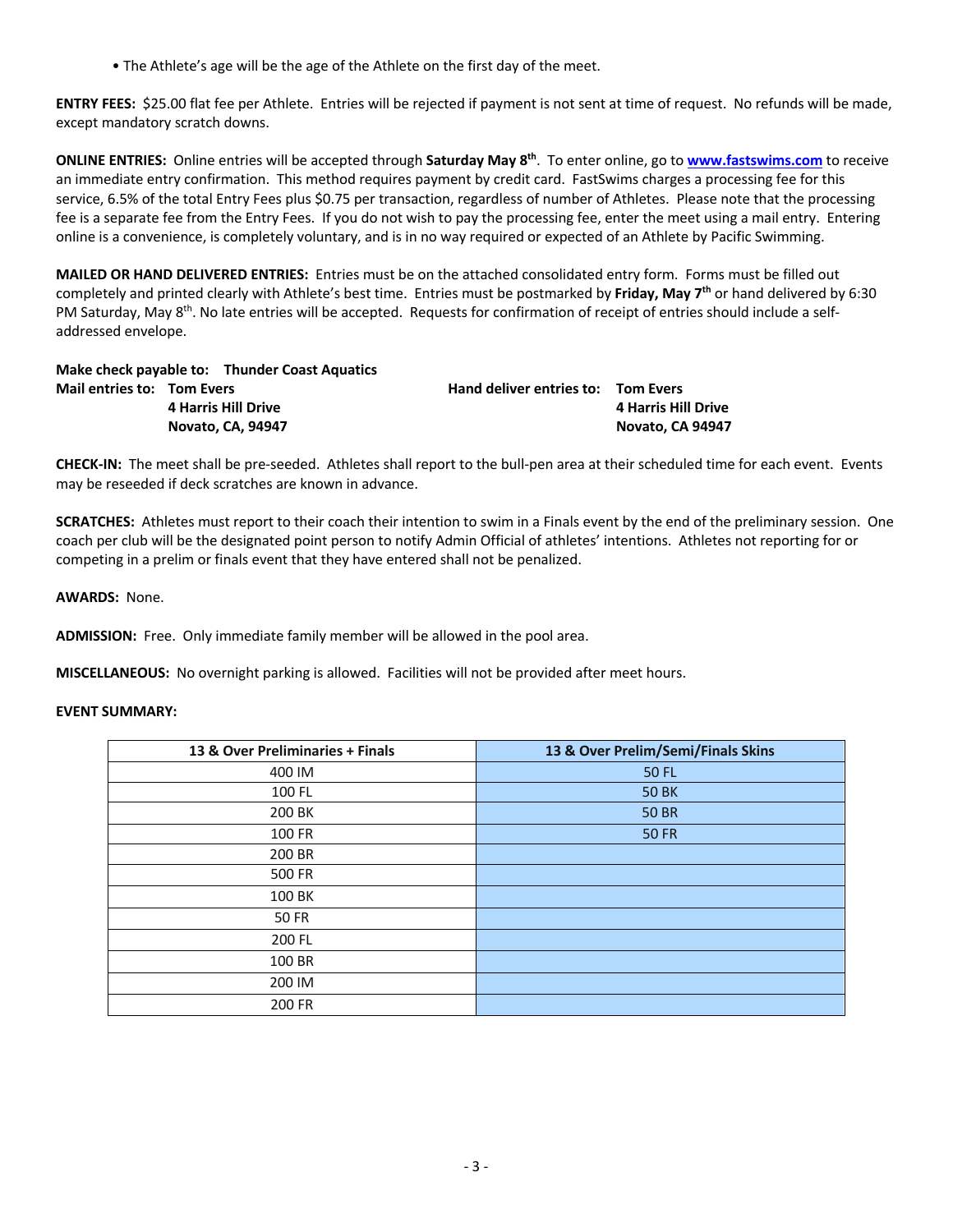|  |  |  | 13 & OVER PRELIMINARIES + FINALS EVENTS |  |  |  |
|--|--|--|-----------------------------------------|--|--|--|
|--|--|--|-----------------------------------------|--|--|--|

| <b>SATURDAY, MAY 15</b> |                 |                        |  |  |  |  |  |  |
|-------------------------|-----------------|------------------------|--|--|--|--|--|--|
| GIRLS'<br><b>EVENT#</b> | <b>EVENT</b>    | BOYS'<br><b>EVENT#</b> |  |  |  |  |  |  |
| 1                       | 400 I.M.        | $\overline{2}$         |  |  |  |  |  |  |
| 3                       | 100 Fly         | 4                      |  |  |  |  |  |  |
| 5                       | 200 Back        | 6                      |  |  |  |  |  |  |
| 7                       | 100 Free        | 8                      |  |  |  |  |  |  |
| 9                       | 200 Breast      | 10                     |  |  |  |  |  |  |
| 11                      | <b>500 Free</b> | 12                     |  |  |  |  |  |  |
| 13                      | 100 Back        | 14                     |  |  |  |  |  |  |
| 15                      | 50 Free         | 16                     |  |  |  |  |  |  |
| 17                      | 200 Fly         | 18                     |  |  |  |  |  |  |
| 19                      | 100 Breast      | 20                     |  |  |  |  |  |  |
| 21                      | 200 I.M.        | 22                     |  |  |  |  |  |  |
| 23                      | 200 Free        | 24                     |  |  |  |  |  |  |

## **13 & OVER PRELIM/SEMI/FINALS SKINS EVENTS**

| <b>SATURDAY, MAY 15</b> |                               |     |  |  |  |  |  |  |
|-------------------------|-------------------------------|-----|--|--|--|--|--|--|
| GIRLS'<br><b>EVENT</b>  | <b>BOYS'</b><br><b>EVENT#</b> |     |  |  |  |  |  |  |
| 101                     | 50 Fly                        | 102 |  |  |  |  |  |  |
| 103                     | 50 Back                       | 104 |  |  |  |  |  |  |
| 105                     | 50 Breast                     | 106 |  |  |  |  |  |  |
| 107                     | 50 Free                       | 108 |  |  |  |  |  |  |